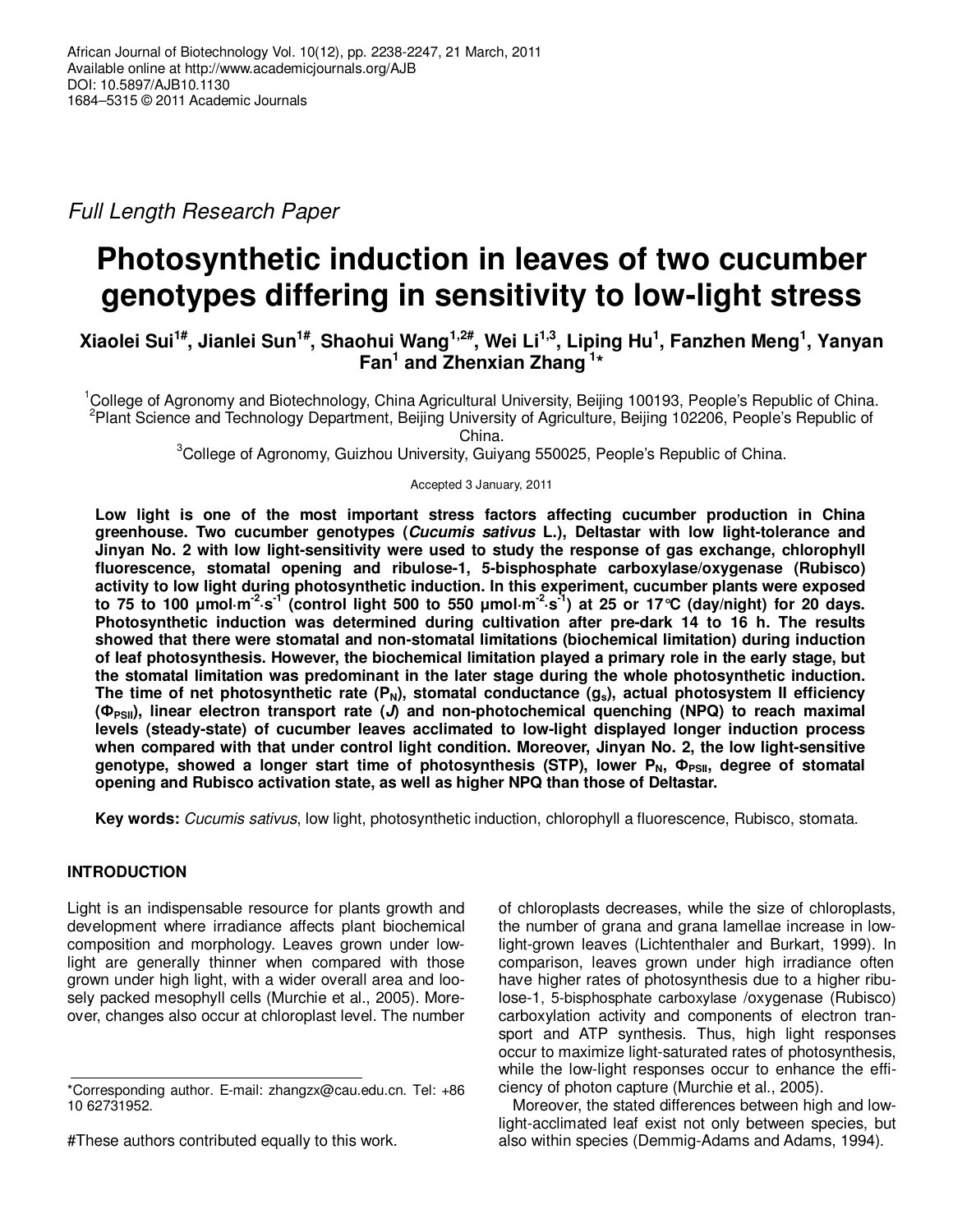The greenhouse varieties of horticultural crop such as cucumber (Cucumis sativus L.) belong to an ecological type naturalized and selected for a low-light and/or lower temperature environment of winter and spring seasons. These varieties therefore have a higher hereditary adaptability to low light and/or lower temperature than openfield varieties (Zhou et al., 2006; Li et al., 2009). In general, tolerant genotypes maintained greater rates of growth, stronger photosynthesis capacity and lower losses of plant productivity than the sensitive genotypes under low light conditions.

When the plant is shifted from darkness to light, net photosynthetic rate  $(P_N)$  in photosynthetic organs (or organelles) increases gradually and the phenomenon of photosynthetic induction is named the 'lag phase' of photosynthesis, which existed in all tissues, such as intact leaves, leaf fragments, mesophyll cells, protoplasts and chloroplasts of a wide range of crop. This phenomenon occurs as a result of slow opening of the stomata, activation of enzyme and raising the level of photosynthetic. Calvin-cycle intermediates are depleted in the preceding dark period after illumination (Xu, 2002). Accordingly, three phases of photosynthetic induction can be distinguished (Urban et al. 2007) as follows: (1) During the first 1 to 2 min of leaf exposure to irradiance, activities of enzymes involved in the regeneration of the primary CO<sub>2</sub> acceptor RuBP and other enzymes increase (Kirschbaum and Pearcy, 1988); (2) Incomplete activation of Rubisco, catalyzing the primary carboxylation reactions, is considered the key biochemical limitation during most of the induction period (Woodrow and Mott, 1989; Mott and Woodrow, 2000); (3) The opening of stomata is the slowest step in the photosynthetic induction process (stomatal limitation) and can take over an hour to reach full induction (Kirschbaum et al., 1998; Allen and Pearcy, 2000). Many factors influence photosynthetic induction kinetics. Above all, the plant acclimation to the growth environment, especially the previous light (low and highlight) history leads to biochemical and anatomical changes in leaves and affects the rate of photosynthetic enzyme activation. In addition, several factors including physiological, ecological and experimental conditions can also cause different lengths of photosynthetic induction phase (Urban et al., 2007; Naramoto et al., 2001; Padmasree and Raghavendra, 1999; Portes et al., 2006)

Cucumber is an important vegetable crop grown under greenhouse condition in winter and spring seasons in China. Low light is one of the most important limiting factors affecting the cucumber production. During winter production of cucumber, the coverings on the greenhouse are removed as early as possible in the morning in order to shorten the start time of photosynthesis (the time of  $P_N$ ) from zero to maximum, STP) and low light irradiance is used effectively. The fast photosynthetic induction after leaf illumination contributes to the prolonged duration of maximum photosynthetic rate and enhances carbon fixation. However, the change in the photosynthetic rate, photochemical efficiency and capacity of energy distribution in light induction process of cucumber in low lightacclimated leaves remain unclear.

In this study, two genotypes of cucumber with different low light tolerance were used to study the changes in photosynthetic induction affected by low light and the genotypic differences in photosynthetic response to low light during induction process.

### **MATERIALS AND METHODS**

#### **Plant materials and growth conditions**

Two cucumber cultivars Deltastar (a low light-tolerant genotype for cultivation in greenhouses, from Rijk Zwaan Corporation, Holland) and Jianyan No. 2 (JY2, a low light-sensitive genotype for cultivation in the open field, from Tianjin Cucumber Institute, China) were pre-cultured in a phytotron. Seeds were sown directly in 12 cm plastic pots containing a mixture of peats and vermiculite (v/v, 2:1). All the plants were grown under controlled light intensity (CT: 500 to 550  $\mu$ mol·m<sup>-2</sup>·s<sup>-1</sup>) until they reached 2 to 3 leaf stages and then half of the plants were transferred to low light (LL: 75 to 100 umol  $m<sup>2</sup>·s<sup>-1</sup>$ ) and the remaining half kept at the controlled intensity, that is, JY2 low light treatment (LL-JY2), JY2 control (CT-JY2), Deltastar low light treatment (LL-Deltastar) and Deltastar control (CT-Deltastar), respectively. Photoperiod was 10 or 14 h (day/night) and temperature was maintained at 25 or 17°C (day/night). After 20 days of cultivation, the third unfolded leaves (from the plant top) were sampled for gas exchange parameters, chlorophyll a fluorescence parameters, scanning electron microscopy (SEM) and Rubisco activity analysis after dark adaptation for 14 to 16 h with four or five replicates.

## **Photosynthesis**

Photosynthetic gas exchange parameters were measured using a LI-6400 portable photosynthesis system (Li-Cor, Lincoln, NE, USA). The  $P_N$ , stomatal conductance  $(g_s)$  and intercellular  $CO_2$  concentration  $(C_i)$  of leaves were determined based on the growing conditions of seedlings, that is, PPFD was 100  $\mu$ mol·m<sup>-2</sup>·s<sup>-1</sup> (LL) and 500  $\mu$ mol·m<sup>-2</sup>·s<sup>-1</sup>(CT), respectively. Assimilation chamber CO<sub>2</sub> concentration, air temperature and relative humidity (RH) were maintained at 400  $\pm$  10 µmol·mol<sup>-1</sup>, 25  $\pm$  1°C and 50 to 60%, respectively. The airflow rate in the assimilation chamber was maintained at 500 µmol $\cdot$ s<sup>-1</sup>. The data for P<sub>N</sub>,  $q_s$  and  $C_i$  were automatically recorded every three minutes for each circle for 15 circles. Stomata limitation (Ls) was calculated as 1- $C_i$  /  $C_a$ , where  $C_i$  is the intercellular  $CO<sub>2</sub>$  concentration and  $C<sub>a</sub>$  is the ambient  $CO<sub>2</sub>$ concentration (Berry and Downton, 1982).

#### **Chlorophyll a fluorescence**

Chlorophyll (Chl) a fluorescence parameters were measured simultaneously using a LI-6400 portable photosynthesis system equipped with a 6400 - 40 fluorometer on the same leaves previously used for gas exchange measurement. After dark adaptation of samples for 14 to 16 h, the minimal fluorescence  $(F<sub>o</sub>)$  was measured under weak modulated light  $(\leq 0.1 \text{ \mu mol} \cdot \text{m}^{-2} \cdot \text{s}^{-1})$ . Then, a 0.8 s saturating flash (>7000  $\mu$ mol·m<sup>-2</sup>·s<sup>-1</sup>) was applied to determine the maximum Chl fluorescence yield  $(F_m)$  and  $F_v/F_m$  ( $F_v$ , the variable Chl fluorescence yield, is defined as  $F_m-F_o$ ), where  $F_v/F_m$  is the maximum quantum yield of photosystem II (PSII) or maximal efficiency of PS II photochemistry. Following this, the leaves were continuously illuminated with a red-blue actinic light at 500 µmol·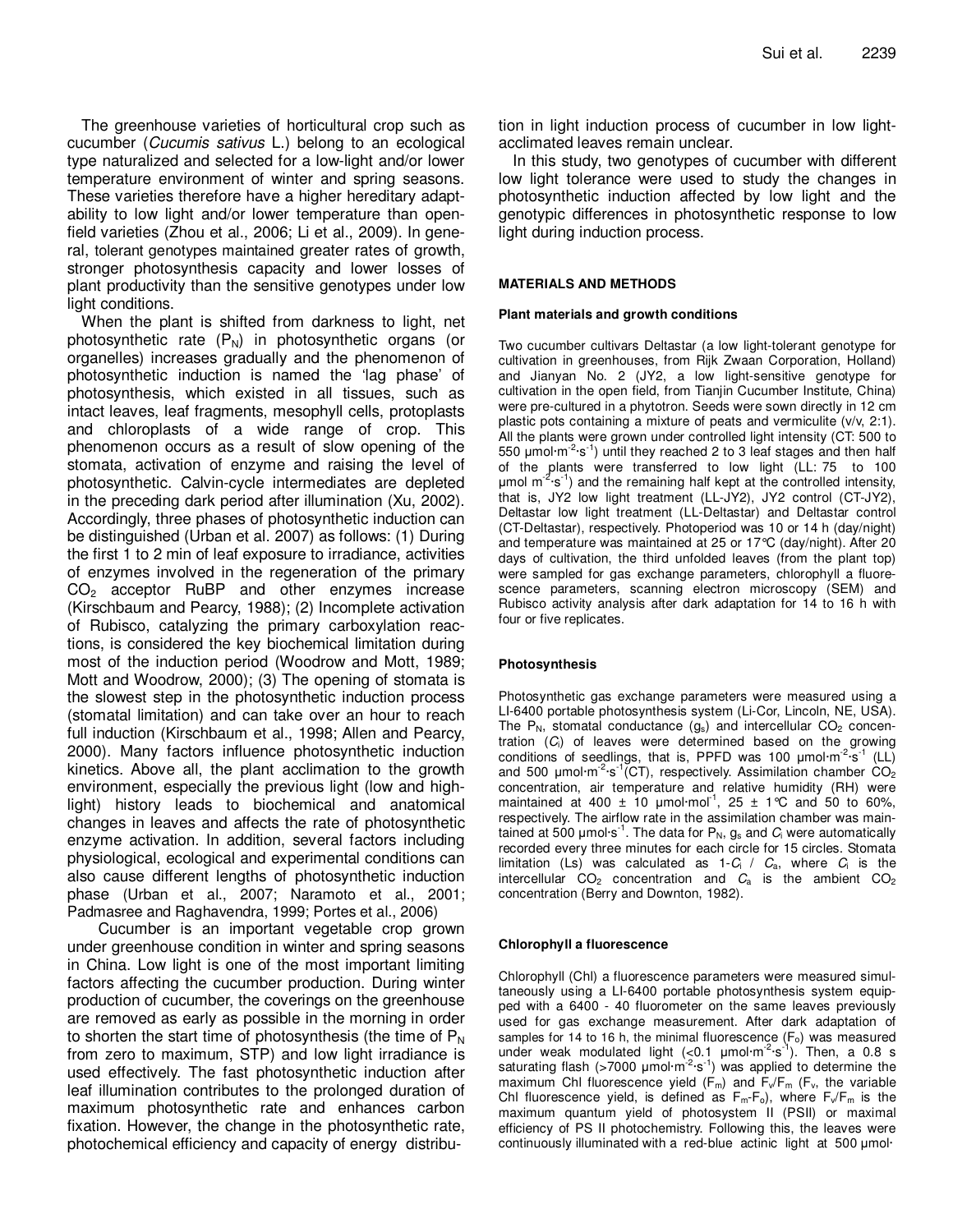$m^{-2} \cdot s^{-1}$  (CT) and 100  $\mu$ mol $m^{-2} \cdot s^{-1}$  (LL), respectively. Under actinic light, the steady-state value of fluorescence  $(F_s)$  was recorded and saturating pulse (>7000 µmol·m<sup>-2</sup>·s<sup>-1</sup>) was imposed at 30 s intervals to determine the maximum fluorescence level in the light-adapted state  $(F_m)$ . The actinic light was removed and the minimum fluorescence level in the light-adapted state  $(F_0)$  was determined by illuminating the leaf with a 3 s pulse of far-red light. After the far-red illumination, actinic light was switched on again to begin a new measurement cycle. All the fluorescence was detected from the leaf's adaxial side.

Other fluorescence parameters, including the photochemical quantum yield of PS II or the actual PS II efficiency under irradiance  $(\Phi_{PS}$  <sub>II</sub>), non-photochemical quenching (NPQ) and the linear electron transport rate ( $J$ ) were calculated from the following equation (Genty et al., 1989; Bilger and Björkman, 1990).

 $\Phi_{PSII} = (F_m - F_s)/F_m'$ NPQ=Fm/Fm'-1 *J*=(Fm'-Fs)/Fm'×PPFD×f×aleaf

Where, PPFD is incident photosynthetic photon flux density, f is the fraction of absorbed quanta that is used by PS II, taken as 0.5 for  $C_3$  plants and  $\alpha_{\text{leaf}}$  is the total leaf absorbance in the visible range, taken as 0.85 usually.

#### **Stomata measurements**

After dark adaptation of samples for 14 to 16 h, the 3rd unfolded leaves of these plants were illuminated continuously with PPFD of 500  $\mu$ mol·m<sup>-2</sup>·s<sup>-1</sup> (CT) and 100  $\mu$ mol·m<sup>-2</sup>·s<sup>-1</sup> (LL), respectively, as seedling actual growth condition. The irradiation lasted for 0, 5, 10, 25 and 45 min, respectively, after which the leaf discs (2 mm  $\times$  2 mm), were cut and fixed immediately with 2.5% (v/v) glutaraldehyde and subsequently dehydrated in increasing ethanol/water mixture up to pure ethanol. After fixation and dehydration, the samples were dried using carbon dioxide. Later the samples were fixed to aluminum stubs with double-sided adhesive tape and sputtercoated with gold. Observation was done in Hitachi S-570 scanning electron microscope (SEM) (Hitachi Ltd., Tokyo, Japan) operating at 20 kV. The degree of stomata transversal or longitudinal opening in upper and lower epidermis of leaves (after irradiation which lasted for 0, 5, 10, 25 and 45 min, respectively) from 10 to 15 microscope fields per treatment was measured and pooled together for statistical analysis.

Meanwhile, the stomata in a typical microscope field at different irradiation period were photographed using a digital camera attached to the SEM. The guard cell sizes (length  $\times$  width) of leaves (at irradiation 45 min) on both leaf epidermises were measured and the stomata number per microscope field was quantified to obtain stomata density and total number of stomata per leaf.

## **Rubisco activity analysis**

Under the same growing conditions, leaf discs were cut after irradiation for 0, 5, 10, 25 and 45 min and were immediately frozen using liquid nitrogen. The samples were then homogenized using a pre-cooled mortar and pestle in cold extraction buffer containing 50 mM Tris-HCl (pH 7.5), 1mM EDTA, 1 mM MgCl<sub>2</sub>, 12.5% (v/v) glycerine, 10% polyvinylpyrrolidone (PVP) and 10 mM β-mercaptoethanol. The homogenate was centrifuged at 15,000  $\times$  g for 15 min at 4 °C.

Rubisco activity was measured spectrophotometrically by coupling 3-phosphoglyceric acid formation with NADH oxidation at 25°C, following the method described by Zheng (2006). The total activity was assayed after the crude extract was activated in a 0.1 ml activation mixture containing 33 mM Tris-HCl, pH 7.5, 0.67 mM EDTA, 33 mM  $MgCl<sub>2</sub>$  and 10 mM NaHCO<sub>3</sub> for 10 min. Initial Rubisco activity measurements were taken in a 0.1 ml reaction

medium containing 50 mM Hepes-KOH ( $pH$  8.0), 10 mM NaHCO<sub>3</sub>, 20 mM MgCl2, 2.5 mM dithiothreitol (DTT), 1 mM EDTA, 10 U of creatine phosphokinase, 10 U of 3-phosphoglyceric phosphokinase, 10 U of glyceraldehydes 3-phosphate dehydrogenase, 5 mM ATP, 0.15 mM NADH<sub>2</sub>, 5 mM phosphocreatine, 0.6 mM ribulose-1,5bisphosphate (RuBP) and 10 µl of extract. The change in the absorbance at 340 nm was monitored for 60 s. The ratio of initial to total activity was termed as the activation state of Rubisco, which estimated the degree at which the enzyme is carbamylated (Cen and Sage, 2005).

## **Statistics**

The data were then entered into Microsoft excel 2003 spreadsheet and each value in figures or tables represents mean of 4 to 5 replications of measurements and S.D. The graphs were processed using Microsoft excel 2003. Data were subjected to analysis of variance using SPSS statistical package (10.0 for Windows). Significant differences between the two genotype plants were reported at  $P < 0.05$ , if not indicated otherwise.

## **RESULTS**

## **Changes in gas exchange parameters during photosynthetic induction**

The  $P_N$  of cucumber leaves increased rapidly during the first 12 or 15 min of illumination, then gradually reached to the maximum and later remained steady in plants shifted from the darkness to CT (PPFD 500  $\mu$ mol·m<sup>-2</sup>·s<sup>-1</sup>) or LL (PPFD 100  $\mu$ mol·m<sup>-2</sup>·s<sup>-1</sup>), respectively (Figure 1A). However, the  $P_N$  in dark-adapted leaves grown under low light increased slowly when compared with the leaves grown under CT light during the first few minutes of illumination. The  $P_N$  of leaves of JY2 and Deltastar cucumber grown under CT light reached maximum (8.39 and 7.19  $\mu$ mol CO<sub>2</sub>·m<sup>-2</sup>·s<sup>-1</sup>) on the 21st and 24th min, respectively. However, the STP in low-light-leaves was longer than that of the CT light leaves ( $P < 0.05$ ). The STP for Deltastar  $(P_N 2.49 \mu m$ ol CO<sub>2</sub>·m<sup>-2</sup>·s<sup>-1</sup>) and JY2 ( $P_N 1.67 \mu m$ ol CO<sub>2</sub>·m<sup>-2</sup>·s<sup>-1</sup>) was 36 to 39 and 45 min, respectively. It also showed that JY2 required longer time to reach photosynthetic steady-state than Deltastar under low light condition. Changes in the  $g_s$  (Figure 1B) showed similar trends to that of  $P_N$ , but it rose slower than  $P_N$  during photosynthetic induction period. The  $g_s$  of cucumber leaves under CT light growth reached maximum between 36 to 39 min, while that under low-light reached maximum between 39 to 45 min after illumination. This suggested that the stomata opening might be affected by low light.

The  $C_i$  decreased gradually and declined to its minimum level at 18 min (marked with point 'S') in both cultivars under CT light condition, but under low light during early illumination, the decline was observed at 24 and 27 min (marked with point 'S') for Deltastar and JY2, respectively (Figure 1C). After the initial decline, the  $C_i$ values were steady. Meanwhile,  $L<sub>s</sub>$  increased gradually to the maximum at 18 to 27 min (marked with point 'S'),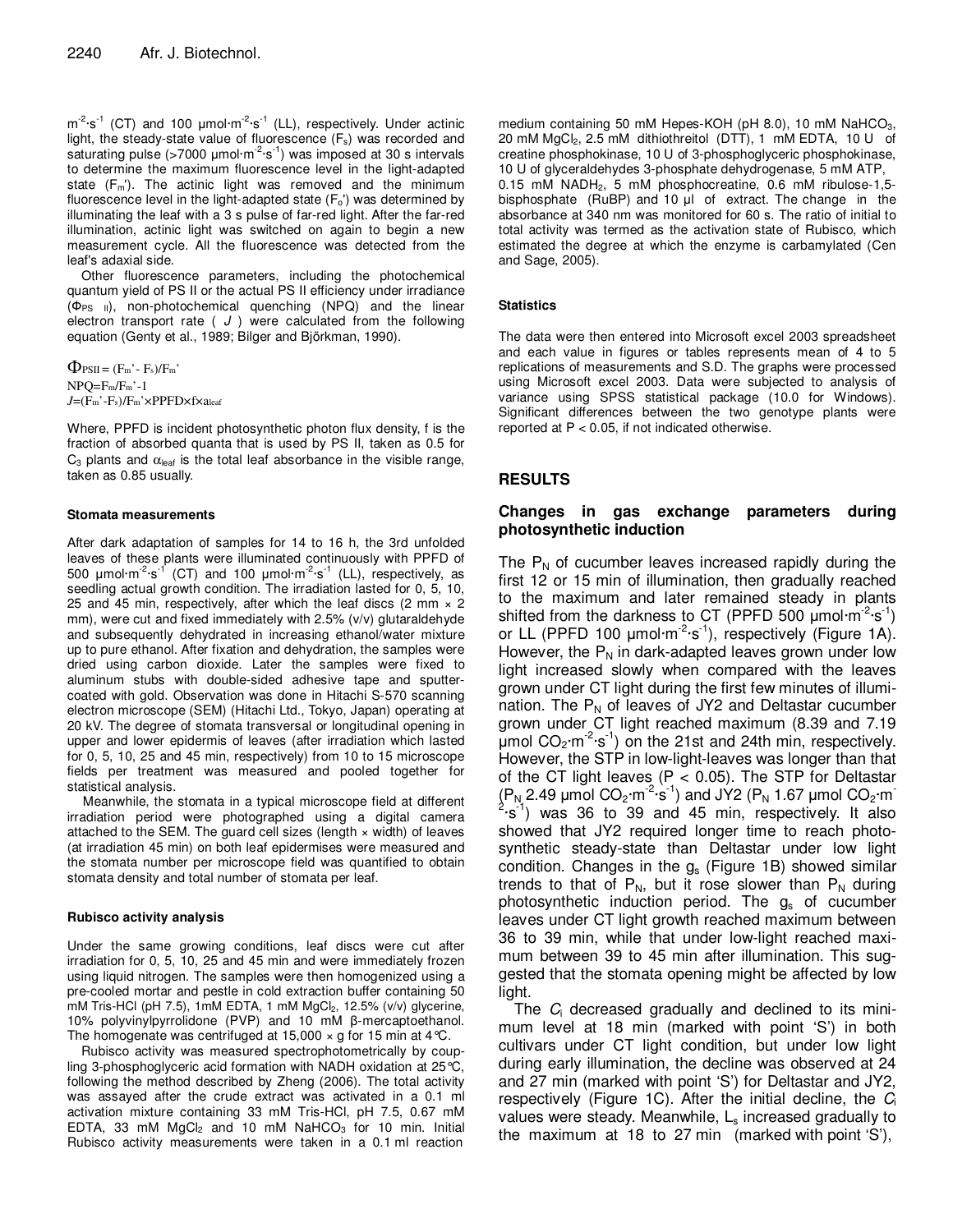

**Figure 1.** Changes of net photosynthetic rate,  $P_N(A)$ , stomatal conductance,  $g_s(B)$ , intercellular CO<sub>2</sub> concentration,  $C_i(C)$ , and stomata limitation value,  $L_s$  (D) of cucumber leaves during photosynthetic induction. Measurements were made under 500 µmol·m<sup>-2</sup>·s<sup>-1</sup> (CT) and 100 µmol·m<sup>-2</sup>·s<sup>-1</sup> (LL) irradiance, respectively, in ambient CO<sub>2</sub> (about 400 µmol·mol<sup>-1</sup>) at 25 °C. The different timing of the  $C_i$  and  $L_s$  changeover time points were marked with point 'S', which means two stage of photosynthetic induction, that is the early and later stage. Means  $\pm$  S.D. (n = 4).

then slightly decreased (Figure 1D).

## **Changes in Chl a fluorescence parameters during photosynthetic induction**

During the first few minutes of illumination, the values of  $\Phi_{PSII}$  was very low (Figure 2A), but the fluorescence maximum  $(F_m)$  in the plants grown in light, were the highest (Figure 2C). The dissipation of excessive energy was re-emitted furthest as Chl fluorescence. Thereafter, PSII reaction centers were opened partially and excited stated electrons were transported away from PSII (Figure 2E) (Maxwell and Johnson, 2000). This resulted in the

decrease of the maximum variable fluorescence in lightadapted state  $(F_m)'$  (Figure 2C) and steady-state fluorescence under irradiance  $(F_s)$  (Figure 2D). Meanwhile,  $\Phi_{PSII}$  increased gradually until it reached steady-state value. As illumination time prolonged, excessive light energy was converted into heat, that is, the value of NPQ gradually increased (Figure 2B).

After Chl fluorescence reached steady-state,  $\Phi_{PSII}$  of Deltastar and JY2, increased approximately by 89.9% and 60.4% under low-light cultivation, respectively, compared with those under CT cultivation. This indicates that the efficiency of light energy captured was relatively higher in low light-acclimated leaves than in control lightacclimated leaves. Accordingly, it was a physiological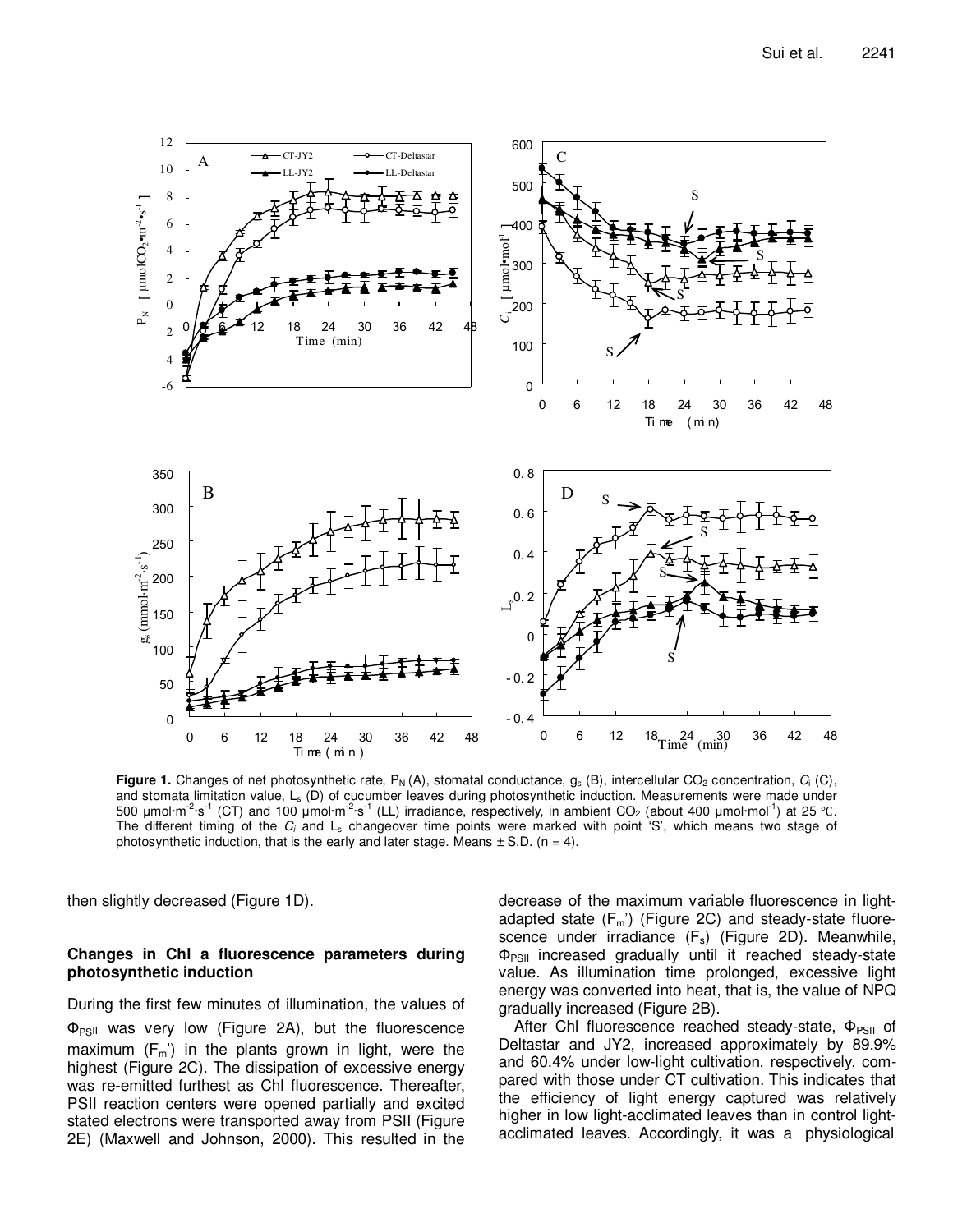

**Figure 2.** Changes of Chl a fluorescence in leaves of JY2 and Deltastar during photosynthetic induction. (A),  $\Phi_{PSII}$ , (B), NPQ, (C), F<sub>m</sub>', (D) F<sub>s</sub>, (E) J. The actinic light was 500  $\mu$ mol·m<sup>-2</sup>·s<sup>-1</sup> (CT) and 100  $\mu$ mol·m<sup>-2</sup>·s<sup>-1</sup> (LL), respectively. Means  $\pm$  S.D. (n = 4)

response for plant to acclimate itself to low light environment.

When cucumber plants were exposed suddenly to their actual light condition after dark acclimation for 16 h,  $\Phi_{PSII}$ , NPQ and J of cucumber leaves under CT light growth increased to maximum levels within a short period (about 21 to 24 min), whereas, it took a little longer time (after 30 mins of illumination) for those under low light growth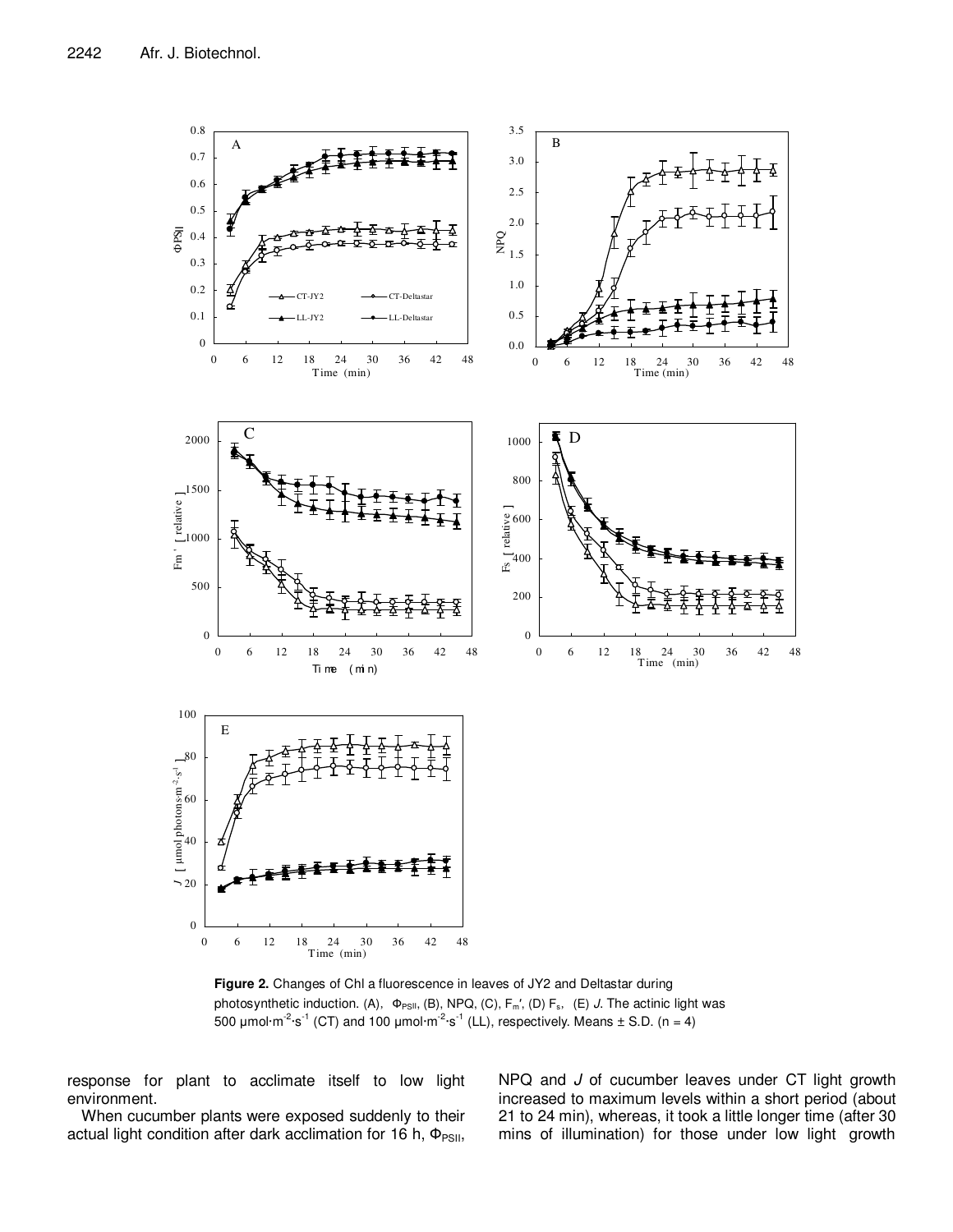

**Figure 3.** Changes in the degree of transversal stomata opening in upper epidermis (A) and in lower epidermis (B), longitudinal stomata opening in upper epidermis (C) and in lower epidermis (D) of cucumber leaves during photosynthetic induction. Measurements were made under 500  $\mu$ mol·m<sup>-2</sup>·s<sup>-1</sup> (CT) and 100  $\mu$ mol·m<sup>-2</sup>·s<sup>-1</sup> (LL) irradiance respectively after full dark-adapted for 14~16h. Means ± S.D. (n = 5).

(Figure 2). However, there were no significant differences in induction time in the  $\Phi_{PSII}$ , NPQ and J between JY2 and Deltastar under low light cultivation.

## **Changes in the degree of stomatal openings during photosynthetic induction**

Illumination affected stomatal opening. The degree of transversal stomata opening (Figure 3A,B) and the longitudinal opening (Figure 3C,D) in the upper (Figure 3A,C) and the lower epidermis (Figure 3B,D) all increased gradually during photosynthetic induction. It

was evident from the observations of the stomata in JY2 (Plate І) using scanning electron microscopy and the changes of stomata in that Deltastar were similar to JY2 (data not shown). Meanwhile, the degree of stomatal opening in the cucumber leaves grown under low light was significantly smaller than the plants grown under CT light (Figure 3 and Plate І). After 45 min illumination under low light cultivation, the degree of transversal stomata opening in both upper or lower epidermis decreased by 33.3 or 30.3% in the case of Deltastar and 49.4 or 32.3% in JY2 (Figures 3A,B), respectively. Although, there were no significant differences between the two genotypes under CT light, the degree of stomatal openings of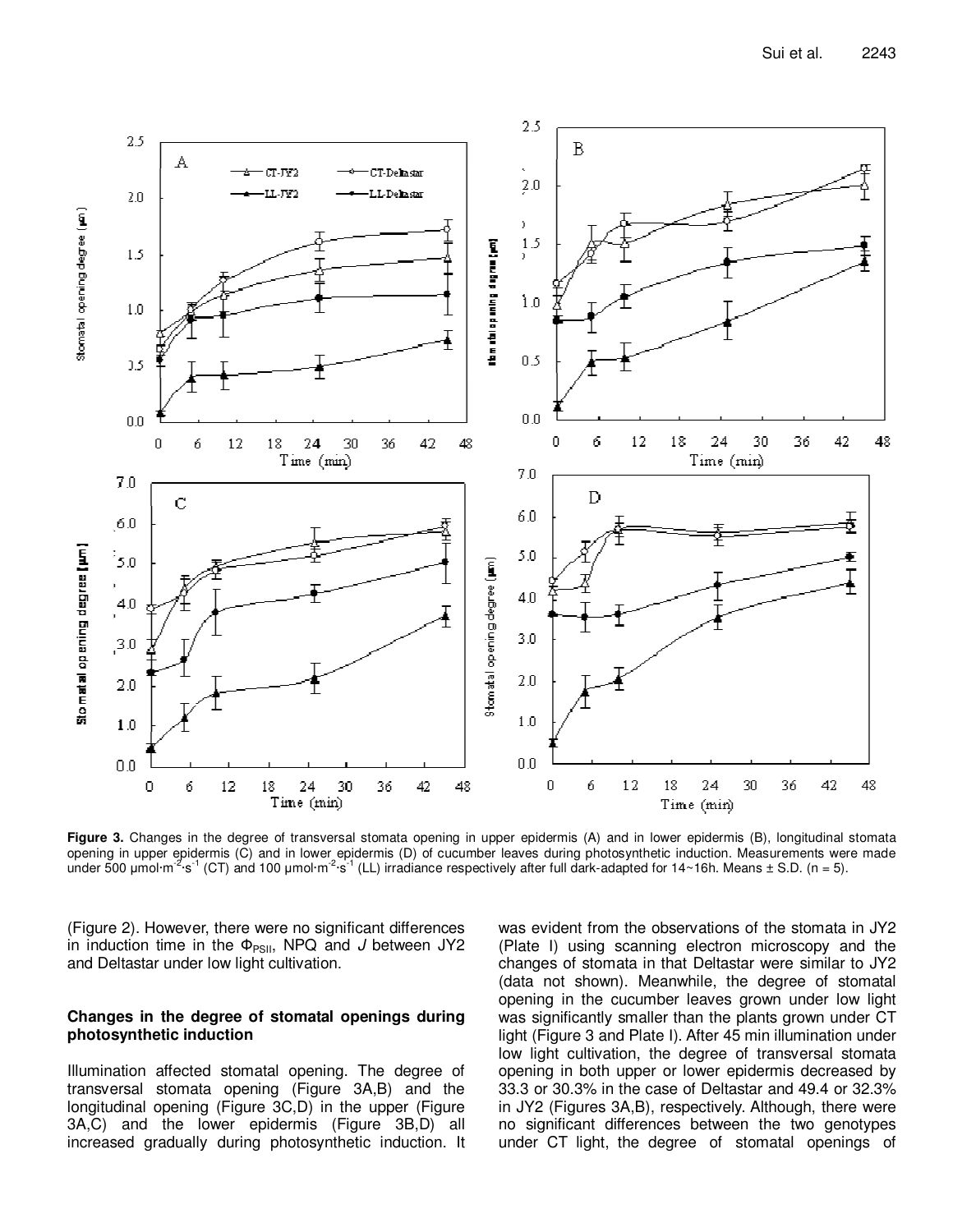

Plate 1. Changes in the degree of stomata openings on lower epidermis of Jinyan no.2 (JY2) leaves after irradiation that lasted 0, 5, 10, 25 and 45 min respectively scanned by electron microscope. (a - e), JY2 under 500 µmol·m<sup>-2</sup>·s<sup>-1</sup> (CT) after irradiation for 0, 5, 10, 25, and 45 minutes, respectively; (f - j) JY2 under 100  $\mu$ mol·m<sup>-2</sup>·s<sup>-1</sup> (LL) after irradiation for 0, 5, 10, 25 and 45 min, respectively.  $\leftrightarrow$  longitudinal distance,  $\leftrightarrow$  - Pransverse distance; Bars=  $6.5 \,\mu m$ .

Deltastar leaves was significantly larger ( $P < 0.05$ ) than that of JY2 under low light conditions (Figure 3).

The guard cell size on both upper and lower epidermis of cucumber leaves grown under low light condition decreased significantly ( $P < 0.05$ ) than the plants grown under CT light condition (Table 1). The stomata density on the lower epidermis of leaves was distinctly larger than that of the upper epidermis in same light condition. The stomata density on lower epidermis of low-light grown leaves and the stomata number per leaf decreased greatly. They decreased by 37.1 and 40.3% in JY2 and by 15.3 and 8.7% in Deltastar under low light treatment for 20 days when compared with respective control (Table 1). It indicates that the low light intensity has distinct effect on the stomata development, especially in the low light-sensitive variety JY2.

## **Changes in Rubisco activity during photosynthetic induction**

During photosynthesis induction, the initial Rubisco activity (Figure 4B) and the Rubisco activation state (Figure 4C) of cucumber leaves increased rapidly, but the total Rubisco activity (Figure 4A) changed slightly, especially in the first few minutes of illumination. The total Rubisco activity, the initial Rubisco activity and the activation state of Rubisco of cucumber leaves under low light treatments for 20 days were lower than under CT conditions. Under low light condition, the obvious differences ( $P > 0.05$ ) could not be found in the total and

initial activity of Rubisco between JY2 and Deltastar but the activation state of Rubisco in Deltastar was significantly higher  $(P < 0.05)$  than that in JY2. At the end of photosynthetic induction, the activation state of Rubisco in the leaves of Deltastar and JY2 under low light treatments was 83.5 and 58.8% of corresponding CT.

## **DISCUSSION**

Photosynthetic limitations include stomatal and nonstomatal limitations. In this study, two stages of inductionprocess (the early and the later stage with marked 'S' in Figure 1) were identified and discussed to determine the role of stomatal limitation in photosynthetic induction of cucumber leaves grown under low light. In the early stage of induction, the increase of  $g_s$  and  $P_N$ were accompanied with  $L_s$  increase and  $C_i$  decrease. However, C<sub>i</sub> level was high throughout this stage than the photosynthetic steady-state (later stage). This result indicated that, gradual increase in the  $P<sub>N</sub>$  was not due to the increase in  $g_s$ , but due to the increase in the level of intermediates in the photosynthetic Calvin-cycle and gradual activation of enzymes involved in carboxylation reactions (Xu, 2002). It was consistent with the rapid increase in the initial Rubisco activity and the Rubisco activation state that was considered as the key enzyme in carboxylation reactions (Figure 4). In the later stage of induction, the  $g_s$  and  $P_N$  continued to increase, but  $L_s$ decreased while  $C_i$  was steady (Figure 1). These results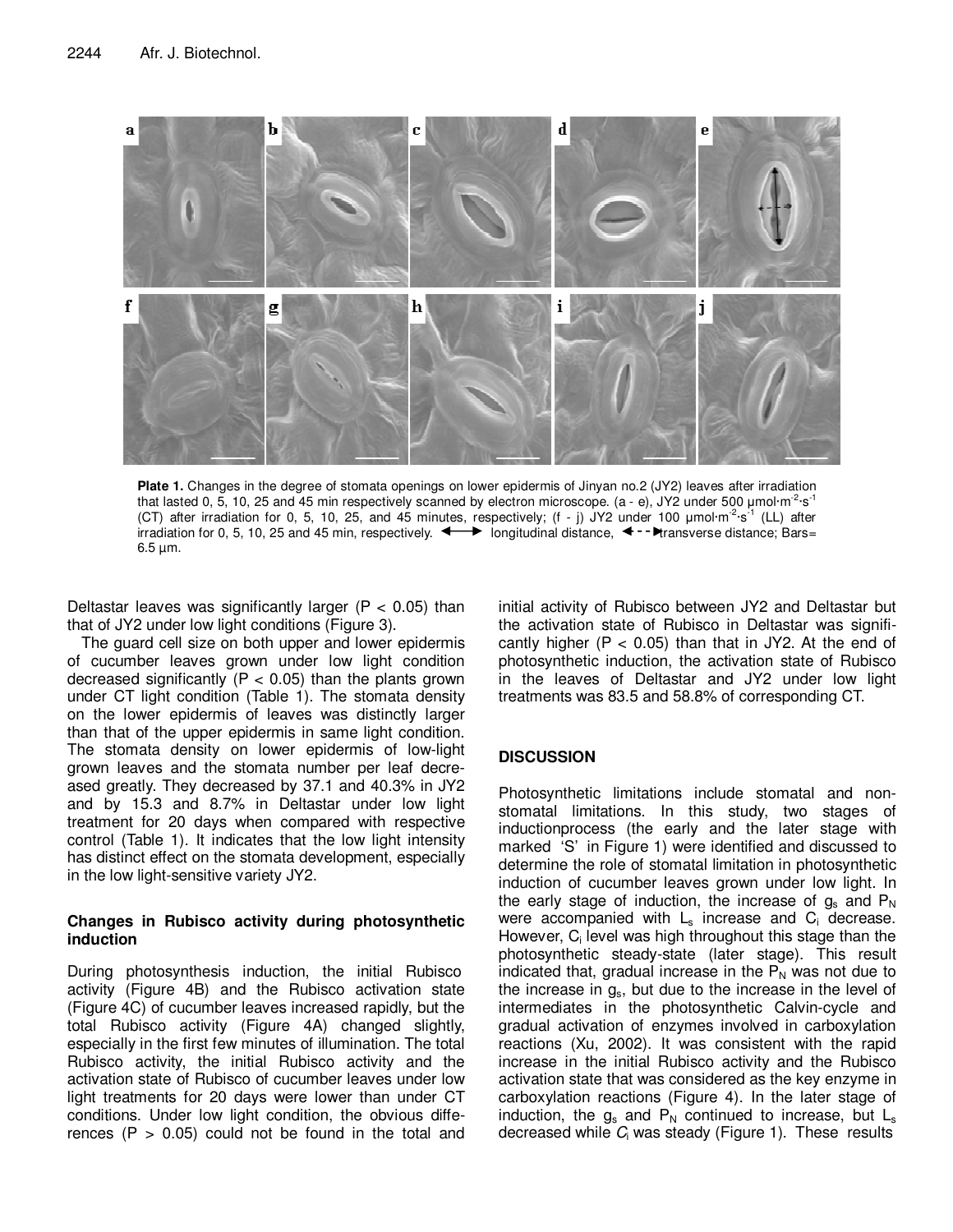$2.745 \pm 0.097$ <sup>a</sup>

 $7.425 \pm 0.287$ <sup>a</sup>

 $6.780 \pm 0.105^b$ 

| $\alpha$ and $\beta$ at 3% lever between treatments. Means $\pm$ 5.D. (n=3). |                  |    |                                                               |                                              |                                                                   |
|------------------------------------------------------------------------------|------------------|----|---------------------------------------------------------------|----------------------------------------------|-------------------------------------------------------------------|
| Variety                                                                      | <b>Treatment</b> |    | Guard cell size (length x width)<br>$(\mu m \times \mu m)$    | Stomata density<br>(number/mm <sup>2</sup> ) | Stomata number per leaf<br>(x10 <sup>6</sup> ·leaf <sup>1</sup> ) |
| Jinyan No.2                                                                  | upper epidermis  | CТ | 14.50 ( $\pm$ 0.12) × 9.75 ( $\pm$ 0.09) <sup>a</sup>         | $425 + 17^a$                                 | $4.463 \pm 0.351^a$                                               |
|                                                                              |                  | LL | 14.29 ( $\pm$ 0.02) × 9.45 ( $\pm$ 0.10) <sup>b</sup>         | $309 \pm 18^{6}$                             | $2.936 \pm 0.112^b$                                               |
|                                                                              | lower epidermis  | СT | 14.63 ( $\pm$ 0.24) $\times$ 10.23 ( $\pm$ 0.32) <sup>a</sup> | $1036 \pm 22^a$                              | $10.374 \pm 0.102^a$                                              |
|                                                                              |                  |    | 14.09 ( $\pm$ 0.16) × 9.37 ( $\pm$ 0.17) <sup>b</sup>         | $652 \pm 36^b$                               | 6.194 $\pm$ 0.137 <sup>b</sup>                                    |
| Deltastar                                                                    | upper epidermis  | СT | 14.89 ( $\pm$ 0.45) $\times$ 10.46 ( $\pm$ 0.33) <sup>a</sup> | $318 \pm 24^a$                               | $2.862 \pm 0.339^a$                                               |

LL 14.23  $(\pm 0.08) \times 9.36 (\pm 0.14)^{b}$ 

LL 13.55 ( $\pm$  0.22)×8.82 ( $\pm$  0.52)<sup>e</sup>

lower epidermis CT 14.89 ( $\pm$  0.14) $\times$ 10.47 ( $\pm$  0.15)<sup>a</sup>

**Table 1.** Effect of low light on guard cell size, stomata density, and stomata number per leaf in upper or lower epidermis of cucumber leaves at photosynthetic induction steady state. Different letters in a column for same material mean significant  $A$  treatments. Means  $\pm$  S.D. (n=5)

indicated that an increase in  $P_N$  was attributed mainly to the increase in gs. Accordingly, the continuous increase in the degree of stomatal opening was seen in the middle and later stage of induction (Figure 3, Plate І). However, the changes in the enzyme activation such as Rubisco for biochemical limitation did not show significant difference at this stage (Figure 4). It was proposed that, there was indeed stomatal limitation during induction of leaf photosynthesis not only in the CT-light but also in lowlight condition. However, non-stomatal limitation (biochemical limitation) could have played a greater role in the early stage and stomatal limitation was predominant in the later stage during cucumber photosynthetic induction.

When a plant is suddenly transferred from darkness to light, the stomatal opening, Rubisco activity and  $P_N$  of leaves are altered gradually to acclimate to the light change but there are some differences in the response rate, which possibly relates to anatomical structure and physiological function of leaves grown under different light environments (Yang et al., 2005). Sims et al. (1998) found that the length of photosynthetic induction period (photosynthetic induction time) lied mostly on how irradiance promoted the activation of Rubisco and opening of stomata. Rubisco activity is regulated by Rubisco activase and ATP supply that depended on electron transport activity (Hidema et al., 1991). It was possible that, a decrease in the carboxylation efficiency had been caused by a decline in electron transport (Figure 2E), low ATP production and low Rubisco activation state (Figure 4C) due to low light stress. This phenomenon was more obvious in low light-sensitive genotype JY2 than in low light-tolerant genotype Deltastar. Consequently, the time for photosynthetic induction under low light conditions increased when compared with CT light conditions.

The opening of stomata is likely to depend on the structure of guard cell and cell wall characteristics (Pessarakli, 1997). In this study, the guard cell size of cucumber leaves grown under low light conditions was less when compared with the plants grown under CT conditions (Table 1). Furthermore, the degrees of stomatal opening in the low-light leaves were dramatically lower than that of CT-light leaves in the whole process of photosynthetic induction, especially in the low lightsensitive genotype JY2 (Figure 3). These results indicated that low light intensity probably affected the stomata development. Hence, the regulating adaptability of open and close function by stomata to light environment was shortened and the photosynthetic induction time or the lag period prolonged. Moreover, several studies have shown that the stomata density of the low-light leaves or shade-leaves was much lower than that of the leaves under high-light or sun-leaves (Bergmann and Sack, 2007). The results (Table 1) in this study were consistent with the previous findings. The decrease in the stomata density was potentially related to the decline of stomata numbers per leaf (Table 1) and the increase of leaf areas (data not shown) under low light environment. The sensitivity of stomata to light intensity for low-light leaves was lower than that for high-light leaves, which may also relate to the lower stomata density in the low-light leaves (Zhang et al., 2002).

 $283 \pm 18^a$ 

825  $±41^a$ 

 $699 \pm 27^{b}$ 

Chl a fluorescence could be used as a probe to study photosynthesis. In the experiments,  $\Phi_{PSII}$  and NPQ of cucumber leaves grown under CT light reached maximum maximum (steady) levels in a short period and  $F_m'$  and  $F_s$ quickly decreased to steady-state. Whereas, more time was required for these Chl fluorescence parameters to reach steady state in low-light leaves (Figure 2). Duringlight induction of fluorescence quenching, the differences between the leaves grown under CT and low light irradiance were related to the start-up speed of corresponding dark photosynthetic reaction and response to stomata conductance. Moreover, it was also related to the size of xanthophylls cycle pools and transformation rate of xanthophylls cycle components from violaxanthin (V) through antheraxanthin (A) to zeaxanthin (Z) (Yang et al., 2005). The  $g_s$  and  $P_N$  of cucumber leaves removed from dark to CT light reached maximum value in a short time during photosynthetic induction. Hence, the leaves could start up Calvin cycle promptly to consume ATP and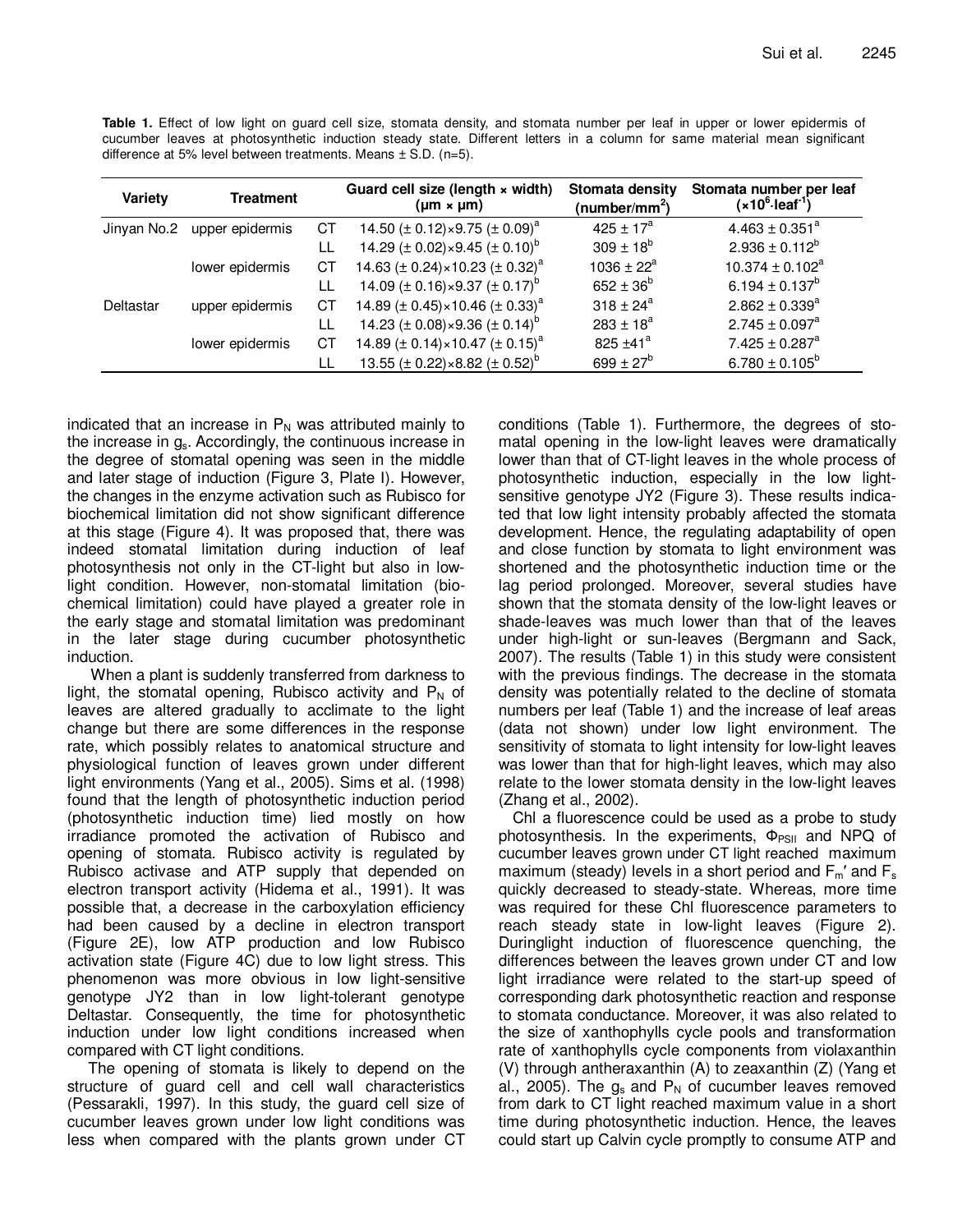

**Figure 4.** Changes in total Rubisco activity (A), initial Rubisco activity (B), and Rubisco activation state (C) in cucumber leaves under 500 µmol·m<sup>-2</sup>·s<sup>-1</sup> (CT) and 100 µmol·m<sup>-2</sup>·s<sup>-1</sup> (LL) irradiance respectively during photosynthetic induction period. Means  $\pm$  S.D. (n = 4).

NADPH produced during the light reaction. The PSII reaction center opened and  $\Phi_{PSII}$  increased very quickly. For the leaves grown under CT or low light environment, the damage of excessive energy to the reaction center could be alleviated through dissipation to heat during photosynthetic induction, showing an increase in NPQ (Figure 2B). However, there likely existed difference in both kinds of leaves on start-up speed and capacity for excessive energy dissipation. Demmig-Adams and Adams (1994) reported that the sun leaves possessed large xanthophyll cycle pools and a greater maximal zeaxanthin (antheraxanthin) contents and also displayed a greater maximal capacity in photoprotective energy dissipation in the pigment bed when compared with the leaves acclimated to very low irradiance.

Most studies have indicated that a decrease in the net

photosynthetic rate under low light is a result of nonstomata restriction caused by RuBP carboxylation restriction and regeneration restriction (Pessarakli, 1997). The reduced capacity for  $CO<sub>2</sub>$  fixation in Calvin cycle induced a down-regulation in the PSII photochemistry. There was a feedback mechanism to inhibit the photosynthetic electron transport to match the lower demand for ATP and NADPH in the stroma of chloroplasts (Yuan and Xu, 2001). In this study, the start-up time of photosynthesis was longer in JY2 than that in Deltastar under low light. The decrease in  $P_N$  of steady state was greater in the former than in the latter when compared with their respective control. However, there were no significant differences in the length of the light reaction induction period related to chlorophyll fluorescence parameter such as  $\Phi_{PSII}$  between two cucumber varieties. Thus, it was